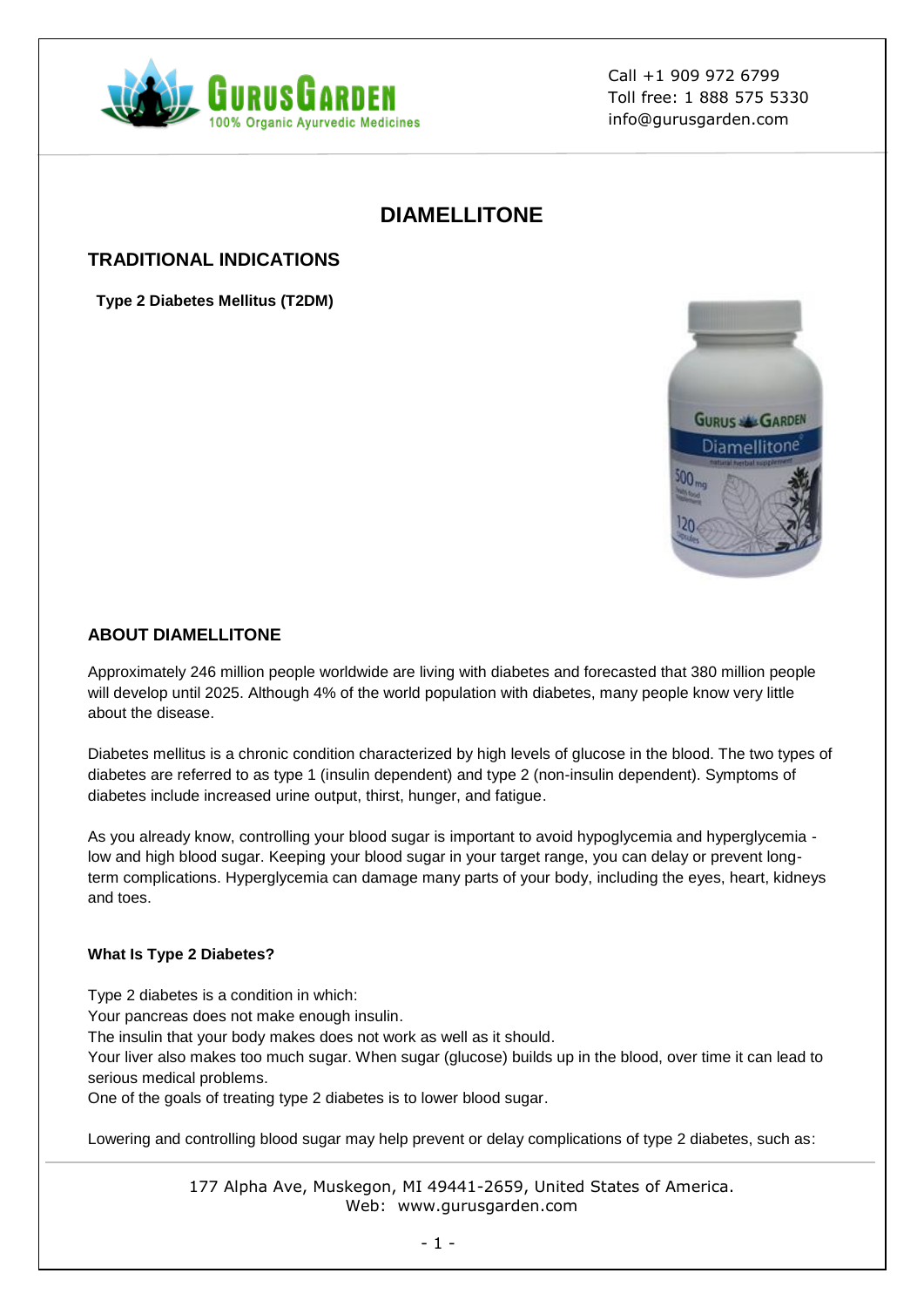

Heart problems Kidney problems **Blindness** Amputation

#### **For most people, good blood sugar levels are:**

On waking up (before breakfast) 80 to 120 Before meals 80 to 120 2 hours after meals 160 or less At bedtime 100 to 140

Control of blood glucose by self is an essential element in the life of a diabetic. For people with type 2 diabetes, in addition to testing at different times, it is necessary to carry out self-monitoring mainly fasting and after food. In order to evaluate the efficiency of the treatment, it is recommended to perform the test blood glucose two hours after meals. This will help you understand the absorption of food and the need to better control food and the medicines.

The good news is that by controlling the blood glucose level, you may be able to reduce or even avoid the impact of diabetes complications on your life.

The frequency of self-monitoring and the use of medicines vary from one person to another and depend on the patient's situation.

Diamellitone is a 100% natural Ayurvedic supplement that helps your body to maintain the right blood glucose level. The ingredients used in the formulation are commonly used food grade herbs that are time tested for any side effects.

**DIAMELLITONE** natural food supplement can be taken along with any prescription medication.

#### **Mechanism of Action**

Diamellitone significantly improve pathological changes in pancreatic tissues and increase the number of pancreas β cells. Also increases the number of insulin receptors in the liver of diabetic, improves sensitivity towards insulin and reduces insulin resistance in receptors. Improves glucose transporter 4 genes in bones and muscles.

- 1. Prevents and soothes complication caused by diabetes.
- 2. Good effects for patients who are not getting results using modern medicine, including suffering from serious insulin resistance and secondary ineffectiveness towards Thiourea medication.
- 3. Upkeeps physical health
- 4. Improves physical weaknesses
- 5. Upgrades immunity

**Warning:-** This product is not an alternative medicine for Type 2 Diabetes Mellitus. If you are diagnosed or have symptoms of Diabetes Mellitus, consult your doctor for medical treatment.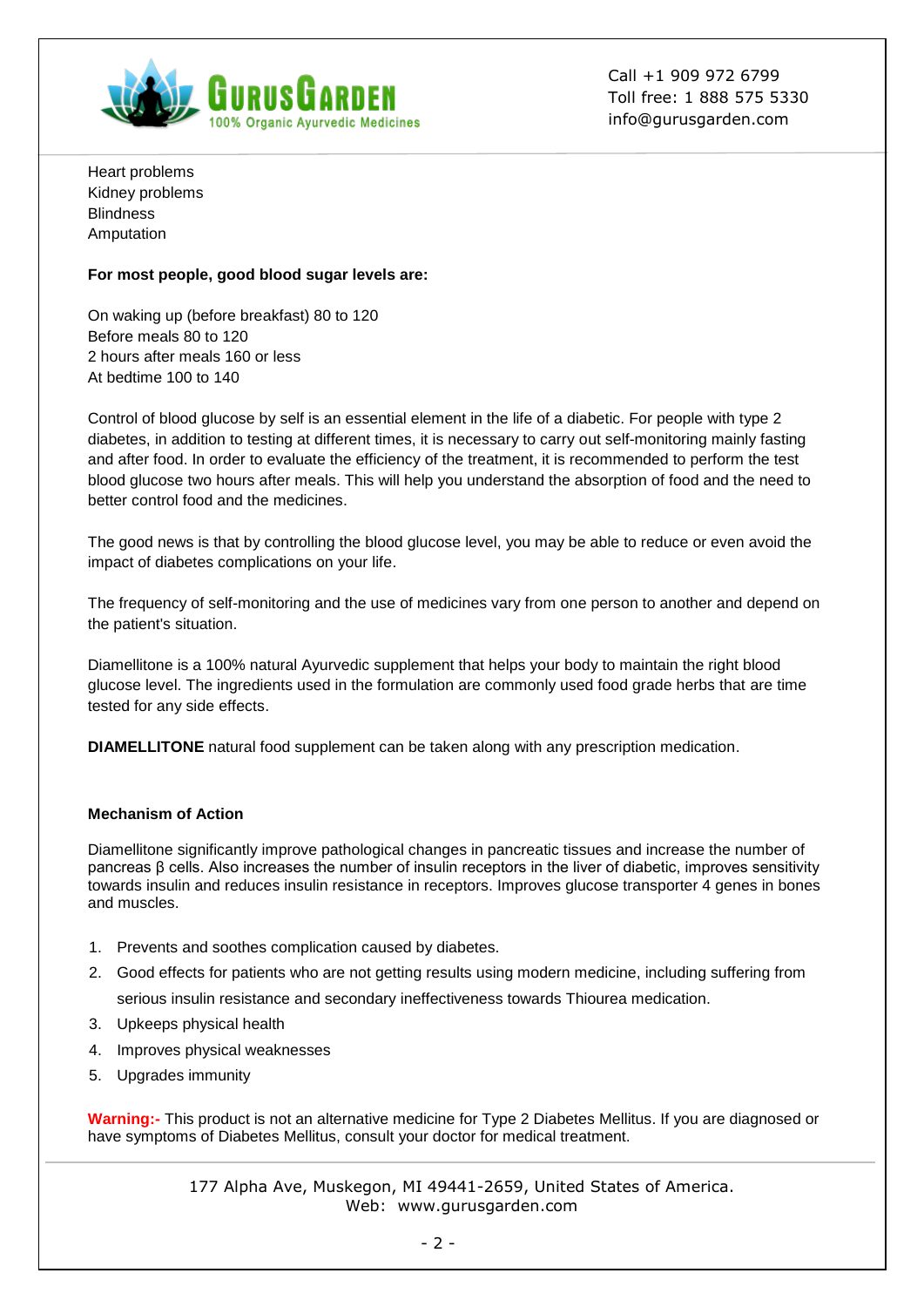

We don't recommend you to stop your doctor's prescription medication to start Diamelliton, natural food supplement. Treat Diamelliton as a health food supplement, NOT an alternative medicine for Type 2 Diabetes Mellitus (T2DM).

## **DOSAGE and DIRECTIONS**



If the blood glucose level is too high, take 3 capsules 30 minute before every meal.

Once the blood glucose level is reduced, lower the dosage to 2 capsules 30 minute before every meal.

If the blood glucose level is close to normal, lower the dosage to 1 capsule30 minute before every meal.

At first time, the blood glucose level is below 300mg/dL (milligrams per deciliter) take 2 capsules 30 minute before every meal.

After few months of normal blood glucose level, reduce it to one each in the morning and evening 30 minutes before meal.

After a period of 12 to 18 months, DIAMELLITONE can be stopped if the blood glucose level is normal.

### **INGREDIENTS**

| <b>Supplement Facts</b><br>Serving Size: 2 Capsules (500 mg each)<br>Servings per container: 90. |         |        |
|--------------------------------------------------------------------------------------------------|---------|--------|
| Each Serving contains                                                                            |         | %DV    |
| Tinospora Cordifcolia                                                                            | 100 mg. | $\ast$ |
| Allium Sativum                                                                                   | 100 mg. | $\ast$ |
| Eugenia jambolana                                                                                | 50 mg.  | $\ast$ |
| Ocimum sanctum                                                                                   | 50 mg.  | $\ast$ |